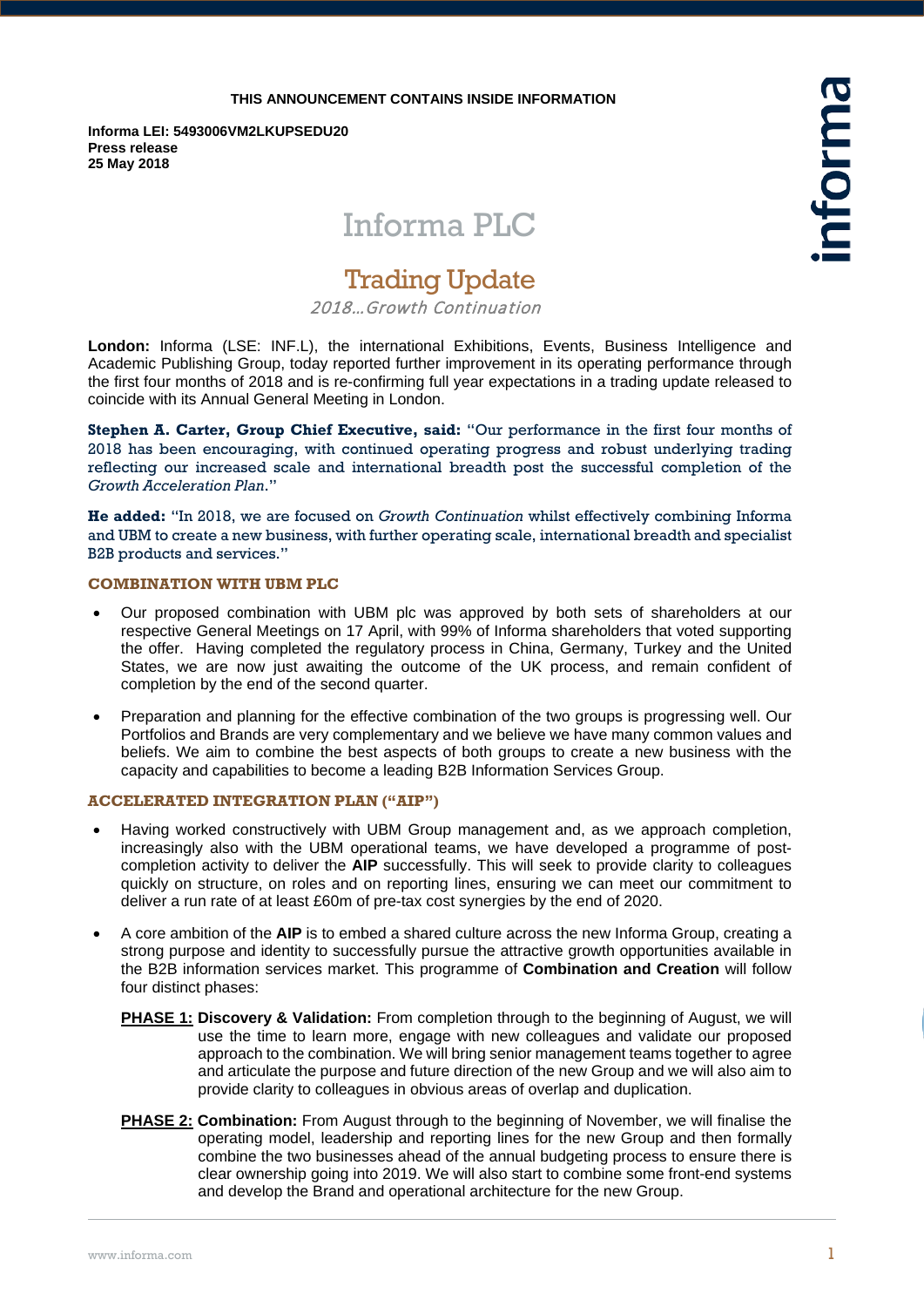- **PHASE 3: Completion**: From November through to March 2019, the new Group will start to operate as a single, combined business. The Colleague Value Proposition will be further developed, additional systems integrated and we will report our 2018 full year results as the new Informa Group.
- **PHASE 4: Ambition & Creation**: From March through to the anniversary of completion around June, we will start to reap the full benefits of Combination and Creation, setting out the long-term ambition and opportunities for the new Informa Group.

## **DIVISIONAL TRADING HIGHLIGHTS**

## **Global Exhibitions**

- Trading in our largest operating division remains strong and with 17 of our Top 30 largest events having successfully run and with good visibility on forward bookings, we remain confident of another year of attractive growth.
- We continue to build on the successful integration of Penton Information Services, leveraging our increased scale and depth in industry verticals to deliver revenue benefits through cross-marketing, sponsorship and international sales. This is evident in our strong performances so far in 2018 in **Construction & Real Estate** (*World of Concrete, TISE*), **Life Sciences** (*Arab Health, Medlab*), **Beauty & Aesthetics** (*China Beauty, Anti-Aging World Congress*), and particularly in **Health & Nutrition**, with record revenues at both *Natural Products West Expo* and *Vitafoods Europe*.
- We continue to invest in technology in key areas such as marketing automation, registration and data collection, and more specifically in new revenue opportunities. We have now launched our Markit Makr platform into a range of verticals, generating high levels of customer interest. In **Life Sciences**, we brand Markit Makr as *Omnia* and it already has nearly 30,000 products listed. With over 5 million page views and nearly 12,000 leads generated to date, it is building real critical mass as a market making product for connecting buyers and sellers in the attractive **Life Sciences** vertical.

## **Knowledge & Networking**

- Following the GAP-led programme of portfolio rationalisation and exit from non-core businesses, most recently through the sale of our domestic conference businesses in Germany and Switzerland, the division is more streamlined and focused on higher quality, Branded confexes built on providing specialist content and networking opportunities to professional B2B communities.
- This increased focus is delivering further steady improvement in performance across our three core verticals of **Life Sciences** (*Bio Tech Showcase, Bio Europe Spring*), **Finance** (*SuperReturn International, Inside ETFs*) and **TMT** (*Industrial IOT World, AI Summit*). This gives us confidence we can deliver continued positive underlying growth in 2018.

## **Events, Content, Subscriptions and B2B Services**

• Our portfolio of Brands and growing range of B2B marketing, digital and content services in the **Knowledge & Networking** Division, now sits firmly as the nexus between our market-led **Global Exhibitions** Division and our information-led **Business Intelligence** Division. As we build our data capabilities and further strengthen our customer relationships in key verticals, the connections and crossover between these divisions is growing. The combination with UBM will add to this, bringing further scale in key verticals such as Technology and Life Sciences, complementary content-led Brands and additional B2B capabilities. We believe this strength and depth across multiple B2B products and services within industry verticals will, over time, bring us closer to customers and create new growth opportunities.

## **Business Intelligence**

• We continue to make steady progress in our information and intelligence division, building on the reorganisation and investment made through the *Growth Acceleration Plan*. The early part of the year is a key period for subscriptions and our renewal rates now remain consistently around 90%. The major focus for 2018 is on accelerating new business activity following the investment made in recent years to upgrade and enhance core products and features. To support this, we have invested behind our sales strategy, adding further senior sales experience in key verticals and putting greater focus on strengthening major account relationships.